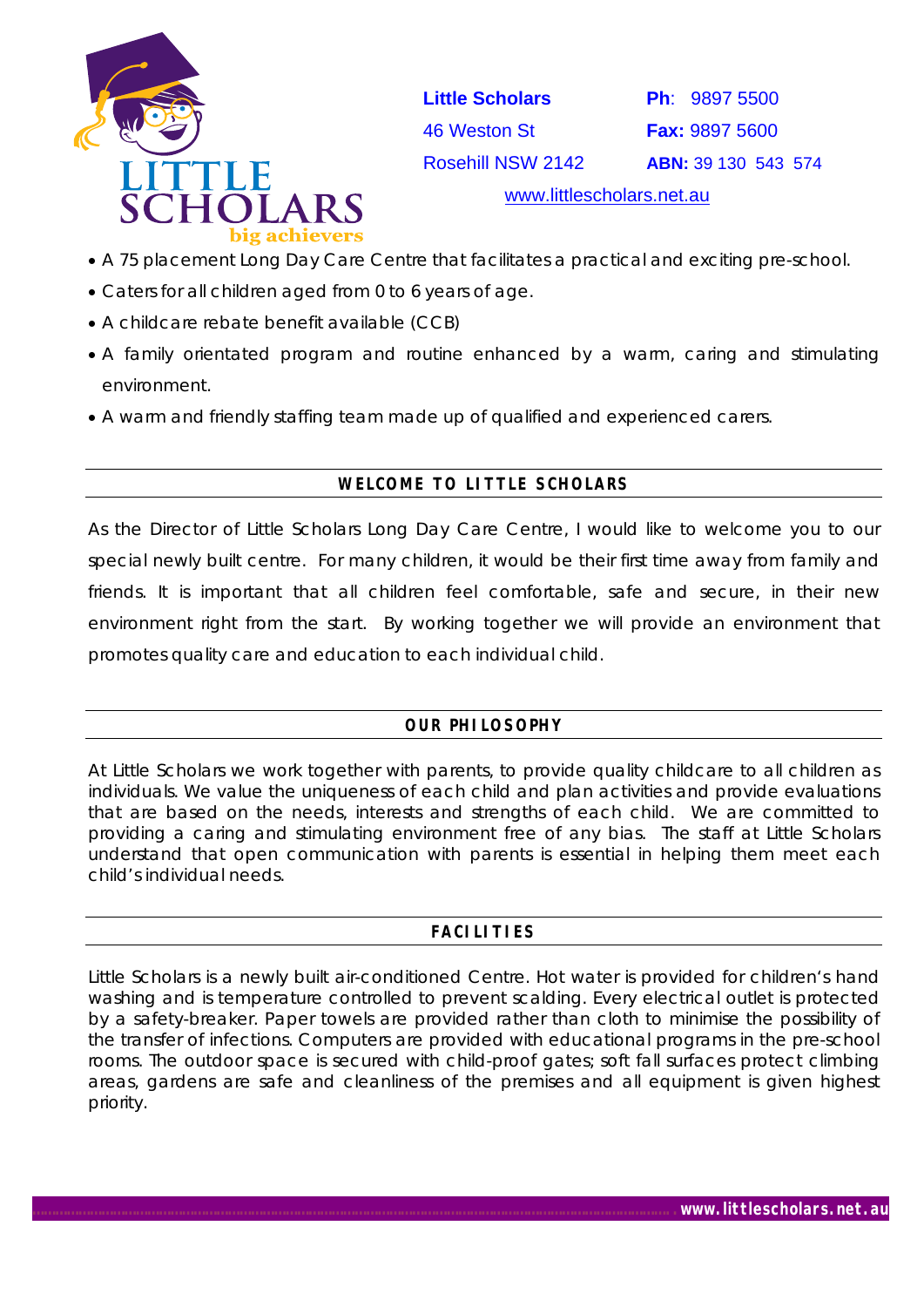### **HOURS OF OPERATION**

- The Centre is a registered Long Day Care open Monday to Friday from **7.00am 6.00pm** for 50 weeks per year.
- There are no fixed holiday periods, other than 2-3 weeks over the Christmas and New Year period. We are closed during public holidays.
- Fees are still payable on absences and public holidays and there are no make up days.

#### **AGE GROUPING**

Little Scholars Long Day Care Centre caters for children from 0 weeks to 6 years of age. Our classrooms are divided into the following groups:

| Koala's     | Joey's        | Kangaroo's    | Emu's         |
|-------------|---------------|---------------|---------------|
| 0 - 2 years | $2 - 3$ years | $3 - 4$ years | $4 - 6$ years |

#### **STAFFING**

- Our staff is made up of both Diploma Trained and untrained members who are highly skilled and experienced.
- In each room we have a Diploma Trained room leader as well as a trained or untrained assistant.
- Child/staff ratios are adhered to at all times. Staff will be encouraged and supported to extend their training and knowledge through regular in-service training.
- All staff are First Aid trained and have been awarded certificates for this training.

# **FEES AND BOND**

- On enrolment we require a **\$100 Administration Fee per child to be paid with each enrolment form**. This is a one-off non-refundable. If the child is being placed on a waiting list, an instalment of **\$200 must be paid, \$100 will be placed towards the administration fee, and the other \$100 will be deducted from the bond.**
- Once the child has been confirmed a place at the Centre **a Deposit Bond of \$700 per**  family needs to be paid on acceptance of the position for your child and secures their place. This \$700 bond needs to be paid approximately 1 week before the commencement date and will be refunded in full if the child is withdrawn for any reason before the end of the first 4 weeks attendance. After the initial 4 school weeks of attendance, then 4 school weeks notice of withdrawal is required before the Deposit Bond (less any outstanding costs) will be refunded. The bond will be refunded within 2 weeks of the child's last day. The bond is to cover unpaid fees, or other expenses incurred, when a child leaves.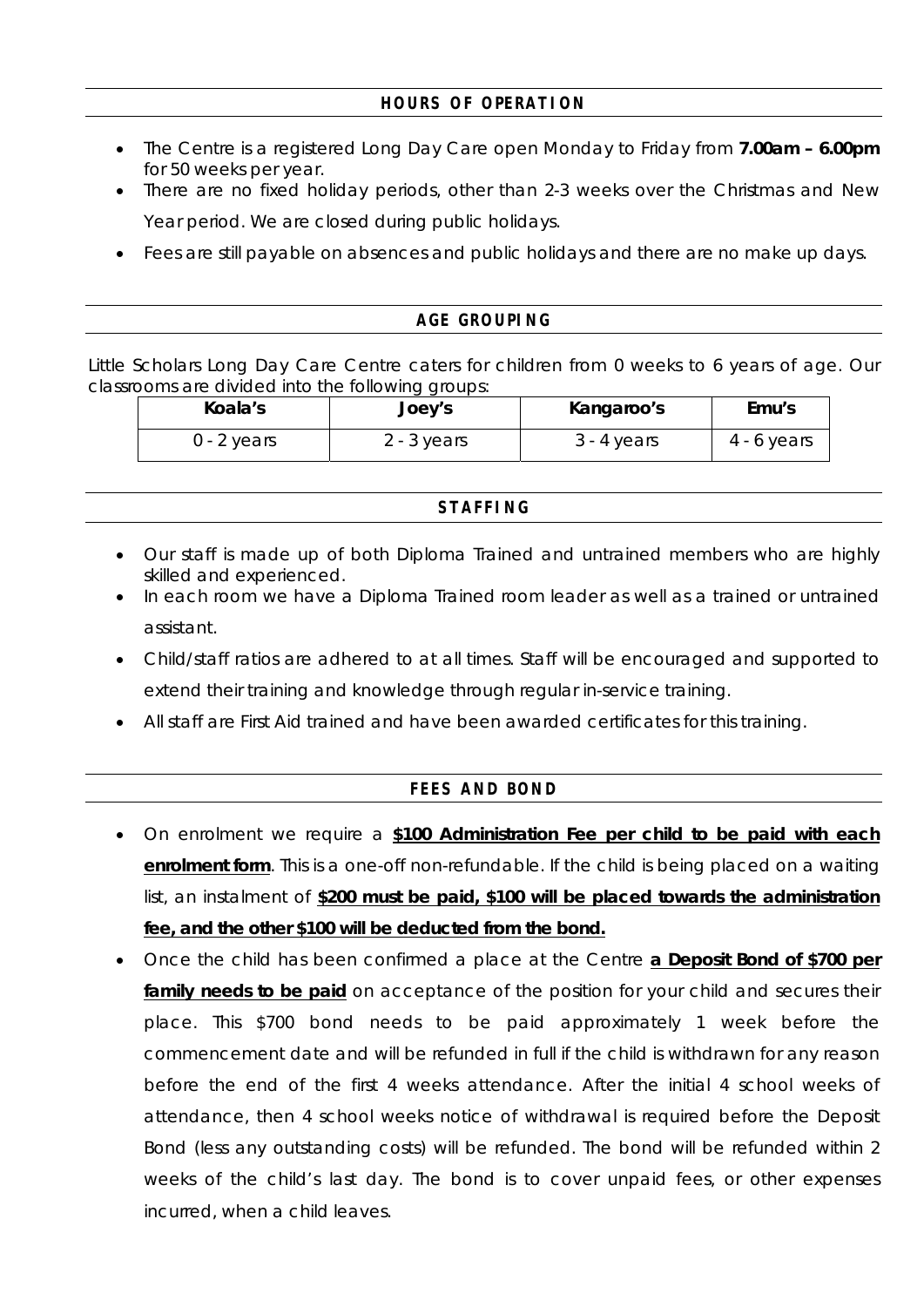• Fee structure:

| Koala's       | Joey's        | Kangaroo's    | Emu's         |
|---------------|---------------|---------------|---------------|
| $0 - 2$ years | $2 - 3$ years | $3 - 4$ years | $4 - 6$ years |
| \$75          | \$70          | \$65          | \$65          |

- All children must be booked in for **a minimum of two (2) days per week**.
- Fees are payable by direct debit from your nominated bank account, on a fortnightly basis.
- Fees are to be kept up to date ( NOTE: A charge of \$25.00 if insufficient fund in account)
- Direct debit request forms are to be completed upon enrolment to ensure that your billing can be taken care of in an efficient way.
- If fees are not paid, your child's enrolment maybe terminated.
- A fee reminder will be issued one week in advance and placed in parents communication pockets to notify family of amount due.

# **WITHDRAWAL NOTICE**

After the first 4 weeks of a child's commencement at the Centre, 4 school weeks notice **in** writing needs to be given (excluding holidays) to withdraw your child from the Centre. During this time fees need to be paid as per usual (and then the deposit bond will be refunded).

# **CHILD CARE BENEFIT**

As the Centre is a registered Long day Care Centre the Child Care Benefit is available for all families - the amount of assistance depends on family income.

**We will advise you of our CRN number as soon as we receive it.** 

#### **SETTLING IN/ORIENTATION FOR YOU AND YOUR CHILD**

This is as individual as your child and staff are aware that it can be a very anxious and stressful time for both parents and child. Prior to commencement, parents are welcome to visit the Centre with their child as many times as they wish to help their child become familiar with the environment, staff and routine. Arrangements for these visits can be made with the Director/Authorised Supervisor.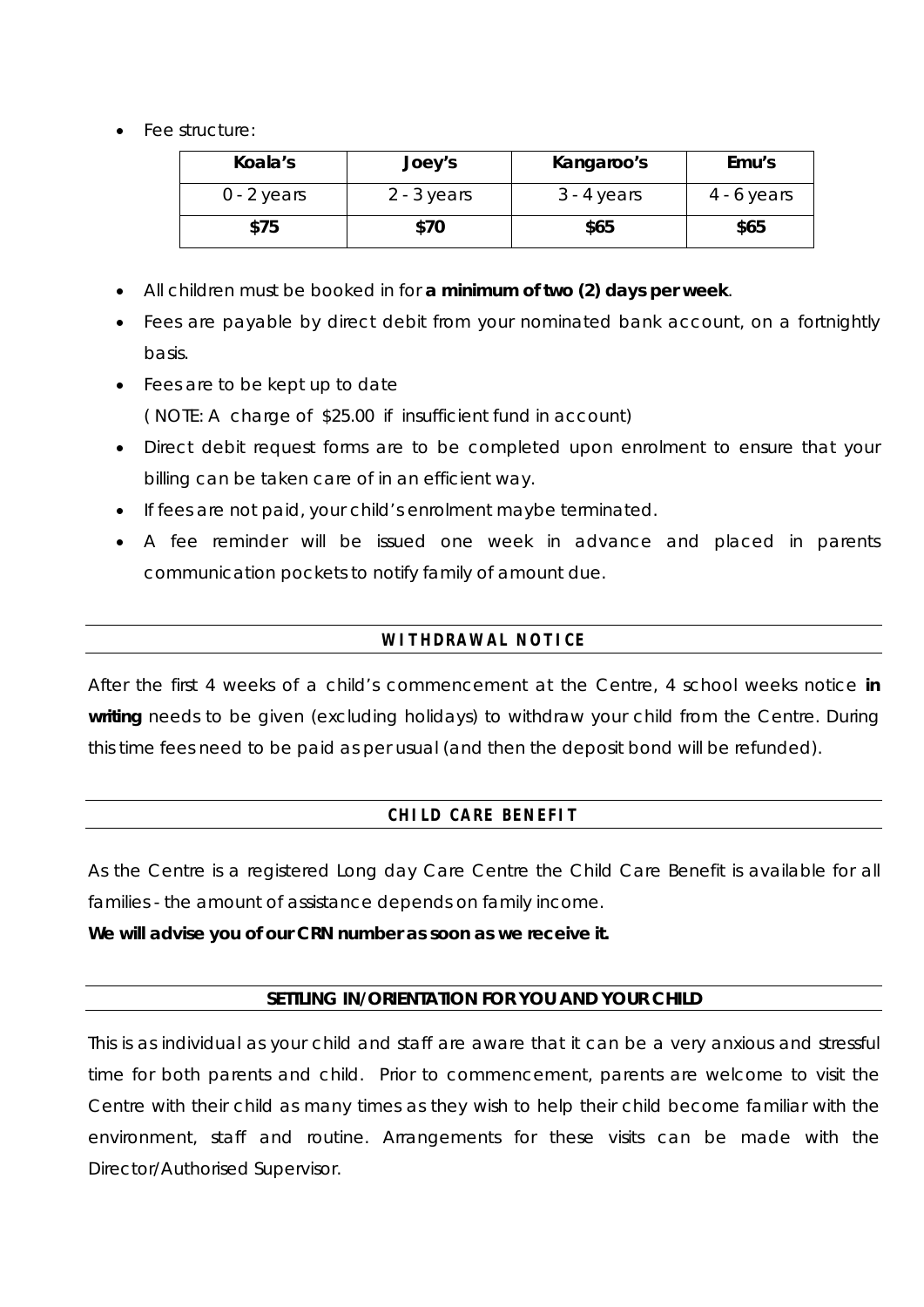# **ATTENDANCE AND ABSENCES**

- Your child can only attend the Centre on the days for which they are booked in.
- If your child is absent, you must notify the Centre before 8.00am on that day. Fees are still payable for your child's absences.
- If your child has been absent with a contagious illness you will need to provide a doctor's certificate with clearance.
- If you child is absent for more then two days you are also required to provide a doctor's certificate. Failure to provide doctor's certificate upon return to the Centre will result in your child not being permitted to return until a certificate is provided.
- You are also still required to sign the attendance register for your child's absent days. This is indicated through the word 'absent' and your signature.
- If your child has more than 42 unexplained absences within a financial year you will no longer be eligible for the childcare rebate and you will have to pay full fees. By providing a doctor's certificate when your child is absent, it registers as an explained absence and does not count towards unexplained absences.

# **LATE PICK UP FEE**

Our school hours are from 7.00am to 6.00pm sharp. As the Department of Community Services require two staff members to stay back with the child past 6.00pm (our closing time), a late pick up fee of \$5.00 for the first 5 minutes, and \$5.00 every minute thereafter will be charged to the parents account for late pick-ups.

# **HOLIDAYS**

- Fees are not payable for the Centre's closure over the Christmas break. However, fees are payable for public holidays.
- You need to notify the Centre Director if your child will be absent due to personal reason. Full fees are still payable in these circumstances.

# **ARRIVAL AND DEPARTURE (SIGN IN AND OUT)**

Upon arrival at the Centre please complete the following:

- Sign your child's attendance register. If sign in and sign out registers are not signed this will affect your Centerlink payment.
- Unpack your child's bag and place drink bottles in container and your child's bag in their locker.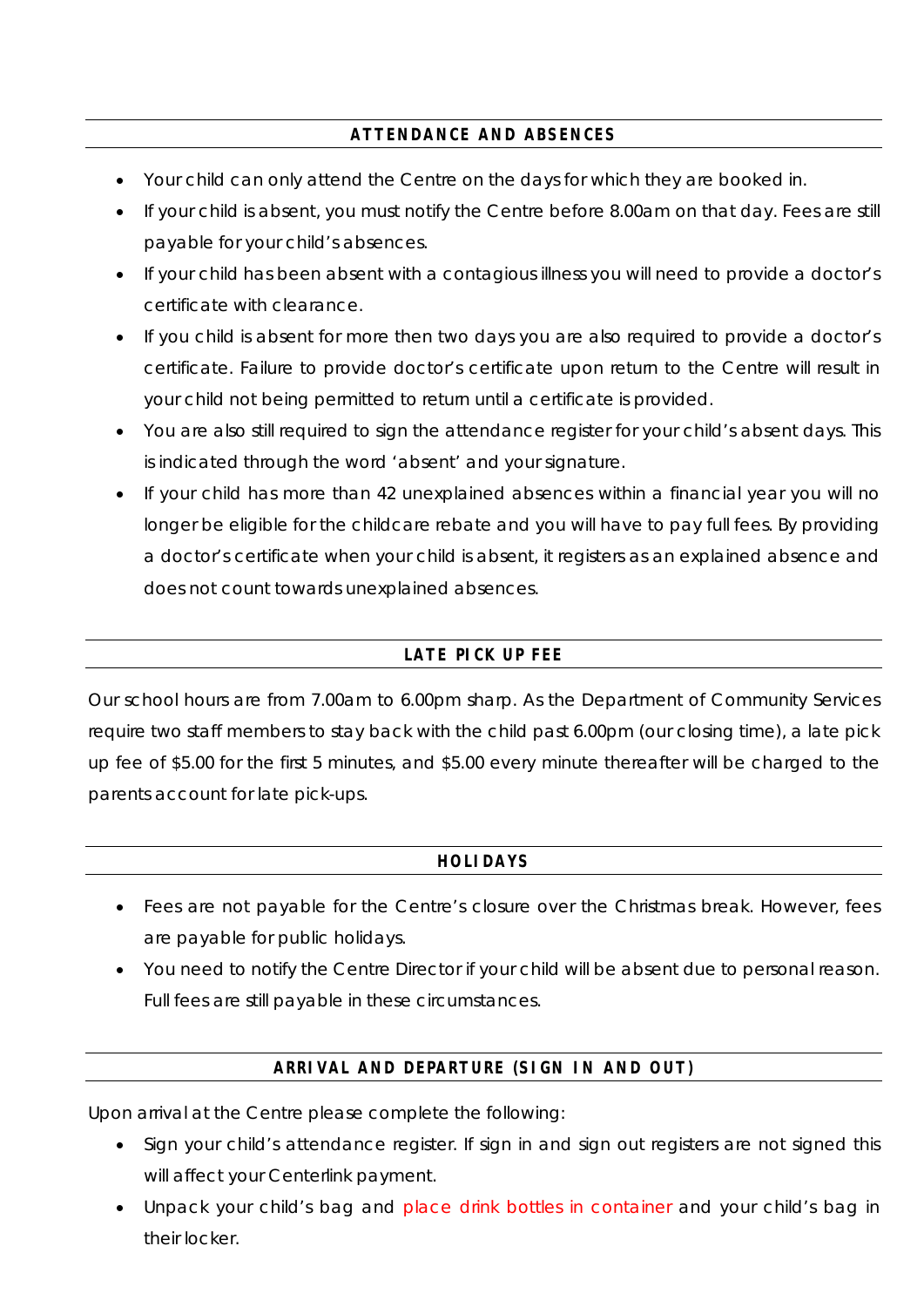- We recommend you assist your child in washing their hands & then settling them into an activity.
- Always be sure that a staff member is aware of your child's arrival to the Centre and be sure to pass on any valuable information about your child to their teacher.
	- **e.g.**
	- Did they have a restless night? - New baby in the family
	- Moving house -Person visiting the family etc

Upon departure from the Centre please complete the following:

- Sign your child's attendance register.
- Collect your child's belongings; drink bottle, bed sheets, school bag, on a daily basis to minimise the spread of infectious disease.
- Inform staff of your child's departure and feel free to discuss your child's day with their teacher.

Parents and children need time to adjust. Allow time so your child can show you things and places that interest them on arrival and departure.

# **POLICIES**

A full statement of policies is available in the office. Please feel free to make arrangements to read them if you so wish.

# **SAYING GOODBYE**

It is always difficult to leave your little one for the first time. Our staff understand it is as hard for the parents as it is for the children, so please call to check on your child as often as you like. Suggestions on how to leave your child that will help them:

- Say goodbye, don't prolong the farewell.
- Say "I'm going now, and I'll be back after afternoon tea time"
- Give them a kiss and a hug and then leave.

Always farewell the staff so that they know you're leaving. This is a signal for them to give a little extra support to your child should they need it at that time.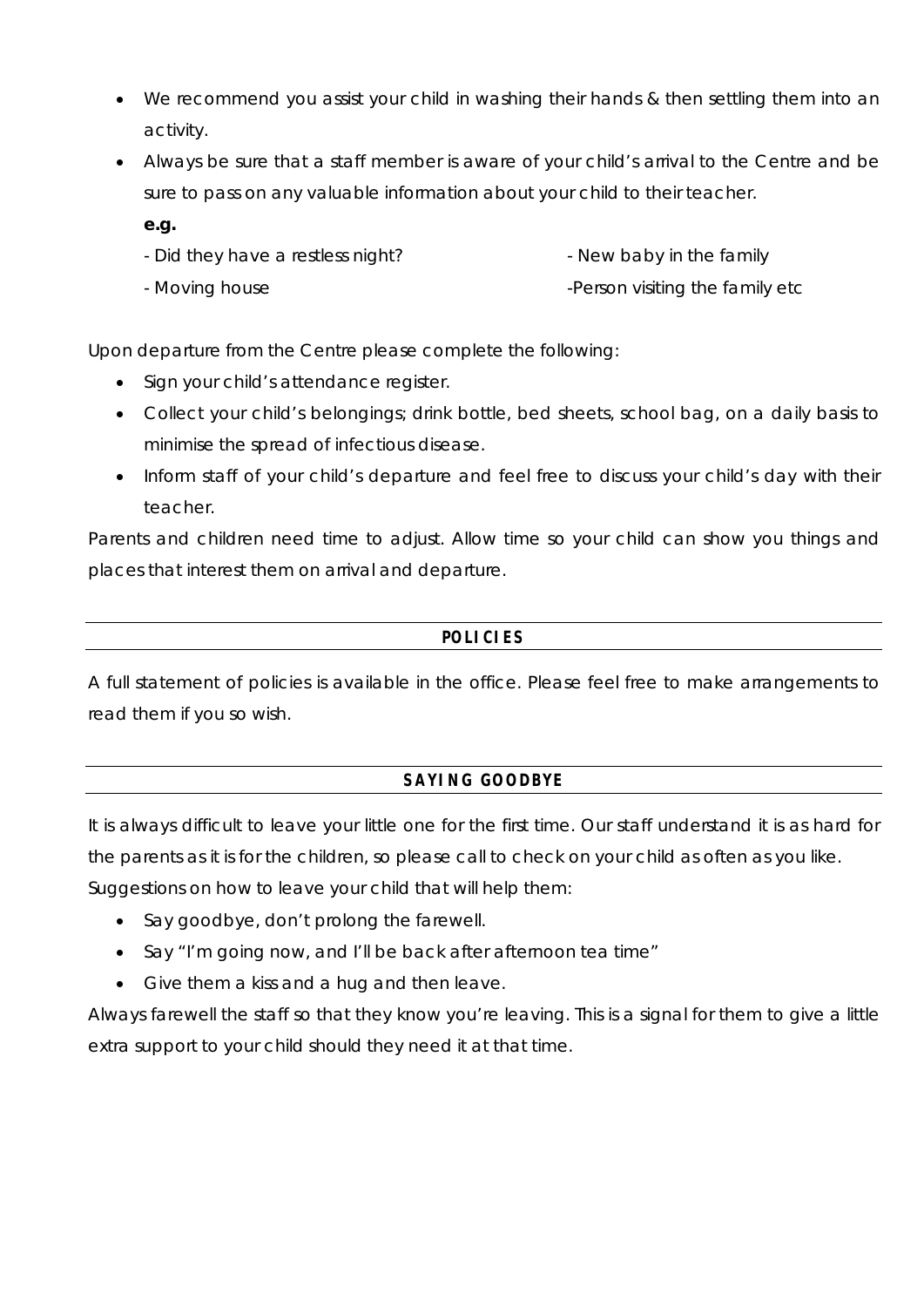### **YOUR CHILD'S INFORMATION POCKET**

Please check your child's information pocket for;

- Newsletters  $\sim$  - Accounts/ receipts  $\sim$  - Updated notices.

Please read all notices and signs on the parent notice board.

Please read the information displayed in your child's room and feel free to look at your child's portfolios.

# **AUTHORITY TO COLLECT CHILD**

On your child's enrolment you will be asked to nominate TWO authorised people. These nominated people will have the authority to collect your child in the event that either parent is unable to do so. Staff are not permitted to allow any other person, other then those nominated on the enrolment form, to collect your child from the Centre.

In the event of an emergency, when you require someone else to collect your child that is not nominated on your child's enrolment form, you must give verbal permission to the Centre Director/Authorised Supervisor over the phone or in a letter on arrival in the morning.

Staff will be required to check the person's identification before allowing the child to depart the Centre.

# **ACCIDENTS**

The Centre operates in a manner which minimises accidents and injuries to children, parents and staff. However, in the event of your child suffering an accident at the Centre, staff are trained to administer First Aid. Parents will be contacted if injury is serious and further medical attention needs to be accessed. Any accident that may occur at the Centre will be recorded on an accident report form and a copy provided to parents. Staff will communicate to parents on collection of their child, about any minor injury that occurs such as grazes or bumps.

#### **MEDICATION**

Staff are permitted to administer **prescribed** medication to a child upon consent from the parent. If your child requires medication whilst at the centre you must fill out a medication consent form for it to be administered. The medication must remain in the original packaging and dosage must correspond to what has been prescribed. When staff administer medication there is always two staff present to check dosage and administration.

**NO UNPRESCIBED MEDICATION**, with exception to Panadol, can be administered by staff at the Centre. Medication must always be handed to staff to store safely, **NOT** left in your child's bag.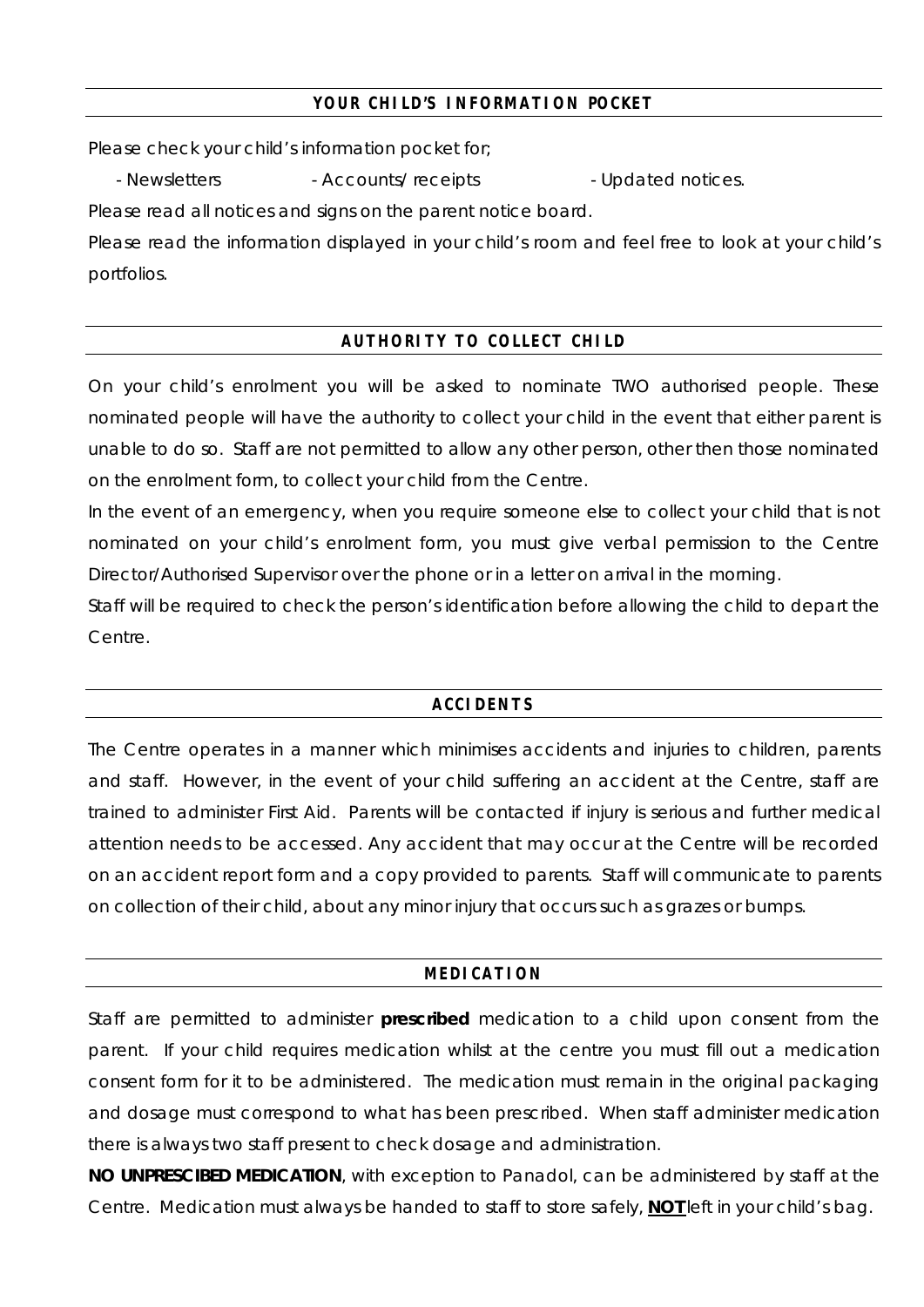# **FOOD AND NUTRITION**

We provide a nutritional balanced meal each day which includes milk, cheese, bread, fruit and vegetables. We provide morning and afternoon tea and lunch during the day. We will provide your child with a birthday treat on their special day. A hot meal is served at lunch which includes a dessert. We are a **NUT-FREE ENVIRONMENT.** 

# **SUN SMART**

When planning outdoor playtime, the routine abides by sun safety regulations. Please apply sunscreen to your child before they come to the Centre. Staff will also reapply sunscreen before children go outdoors to play.

If your child has sensitive skin then you will need to supply your own sunscreen with child's name labelled on it.

- Please ensure that your child wears clothing with sleeves that cover their shoulders (singlet tops and backless dresses are inadequate).
- Please ensure you provide a hat for your child each day they attend the centre.

Our Centre policy outlines that children without a hat will only be allowed to play in the under cover area.

# **IMMUNISATION**

We are required by legislation to obtain a copy of your child's immunisation records. Please keep us up to date with these records. If your child is not fully immunised for any contagious outbreak that your child is not protected from, you are required by the Department of Health to absent your child for the period of risk. E.g. Measles, chicken pox.

# **EXCLUSION FOR INFECTIOUS DISEASES**

Do not send your child if he/she has:

- Measles
- Mumps
- Chicken pox
- German measles
- Impetigo (school sores)
- Vomiting
- Tonsillitis
- Whopping cough
- Worms
- High temperature
- **Conjunctivitis**
- Diarrhoea
- **Croup**
- Excess runny nose and unable to manage this

*Please provide a doctor's certificate clearance*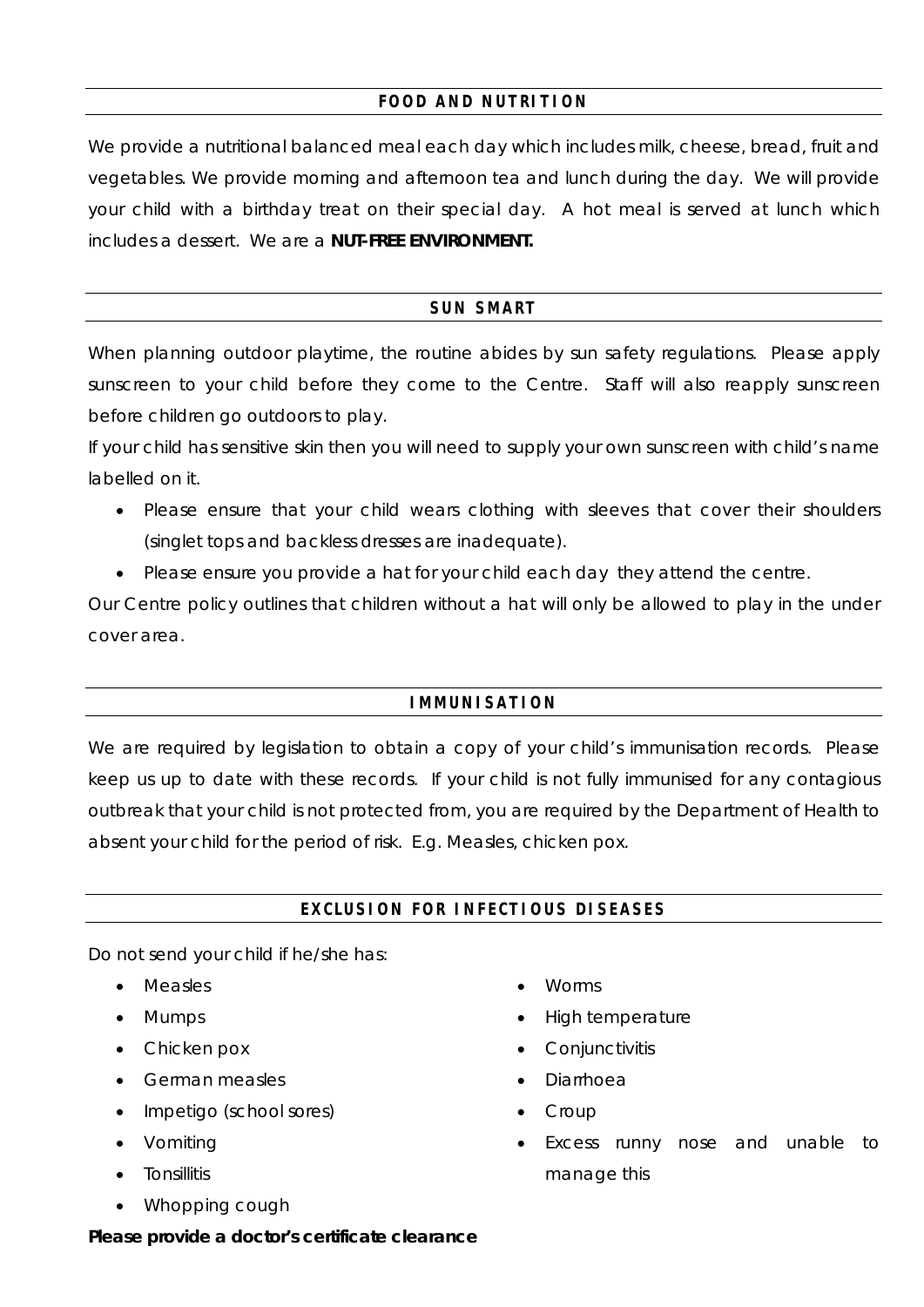#### **DEVELOPMENT PROGRAM**

We aim to provide a total learning environment in which the child is free to observe, to question, to experiment and to explore. We believe it is important for a child to be free from the fear of being censured because they are wet, dirty, noisy or messy. We encourage the child to learn independence by knowing where to find things and by being able to get things for themselves. They should learn to respect themselves and others.

By trying things out, your child can come to their own conclusions and even if the conclusion is wrong, the process by which they have come to that answer will have value for their future education. Children who learn to solve their own problems whether they are social, emotional, physical or cognitive, are well on the way to becoming well adjusted, functioning human beings. This is the goal of good education.

To answer your queries as to what your child will be learning at Little Scholars, it is helpful to discuss some of the activities your child will be engaging in with your child's group teachers.

#### **What skills do these develop?**

#### **Blocks**

By manipulating blocks, stacking, balancing, arranging and lifting, your child will develop skills of control over their hand and eye coordination. Handling blocks also enables the child to become familiar with size, weight and shape.

#### **Puzzles**

Small muscles in the hand are used in the handling and positioning of puzzle pieces in the correct places. Learning to read involves the recognition of the shape and pattern of words and letters. This is vital in the pre-writing stage.

#### **Books**

The provision of a wide variety of beautiful books during group times or a quiet place to enjoy them can be the beginning of a love of literature. Through books a child gains an understanding of the function and purpose of the written language and the world around them.

#### **Art work and collage**

A child's creativity is obvious in all activities of the Centre e.g. Blocks corner, sand-pit etc.

However the creative process is perhaps the most obvious in the art and collage area. This enables children to develop imagination, hand-eye coordination skills and hand grips for prewriting.

#### **Dramatic play**

Rooms have an area set aside for make believe play. Dramatic play and social interactions begin here. Dramatic play also grows out of these experiences and children role play in other areas of development. Children use dramatic play to imitate family and friends and things of interest. E.g. mummy and daddy, fireman, doctor etc. This enables a child to become familiar with the world around them.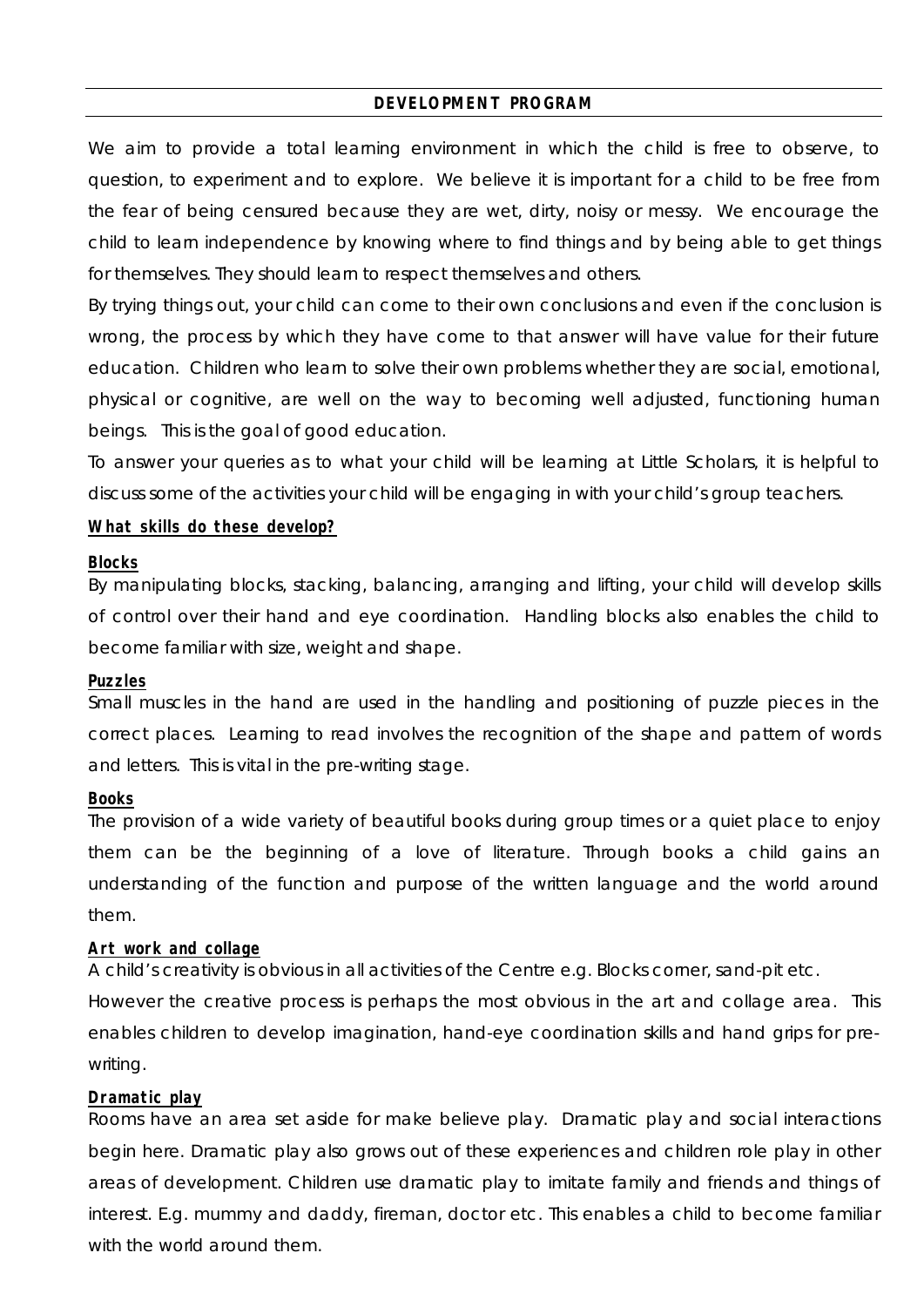#### **Group time**

Group time is an important part of the program. It involves whole and small group time for story telling and language development. The child learns to respond to the needs of others whilst in a group situation.

### **Outdoor play**

Outdoor space is important to the development of gross motor skills such as climbing, running, jumping, and throwing. No child can develop the fine motor skills required for writing before the full development of the large muscles of arms and legs.

# **Sand-pit**

The sand pit is an important piece of outdoor equipment in the Centre.

It is a place where the child can be thoroughly adsorbed in interaction with two important elements: sand and water. The child can enjoy the sensory experiences of dry, wet etc.

They can observe the flow of water, create rivers and learn how to move water from one place to another. In this way the child can solve lots of small practical problems that are relevant to their own daily life. Outdoor activities are ideal for children to develop skills such as throwing, rolling, kicking and hopping.

# **PARENT PATICIPATION**

Feel free to look into our busy, happy and creative classroom and see your child at play. We want you to value the validity of play and the importance of what your child is learning. By working together, parents and teachers can help each child develop his/her full potential. Parents are welcome to take part in the Centre's program and activities by sharing skills e.g. cooking, music and sharing home language songs.

Parental involvement is also encouraged through participation on the Parent's Committee. The role of the committee is to support the Director, promote the education, welfare and care of the children and get involved in the operation of the Centre. Meetings will be held one evening a month on a regular day.

# **HYGIENE**

Hand washing procedures will be implemented. Children will be encouraged to wash and dry their hands before and after meals, after using the toilet and after messy activities. Please continue this practice at home.